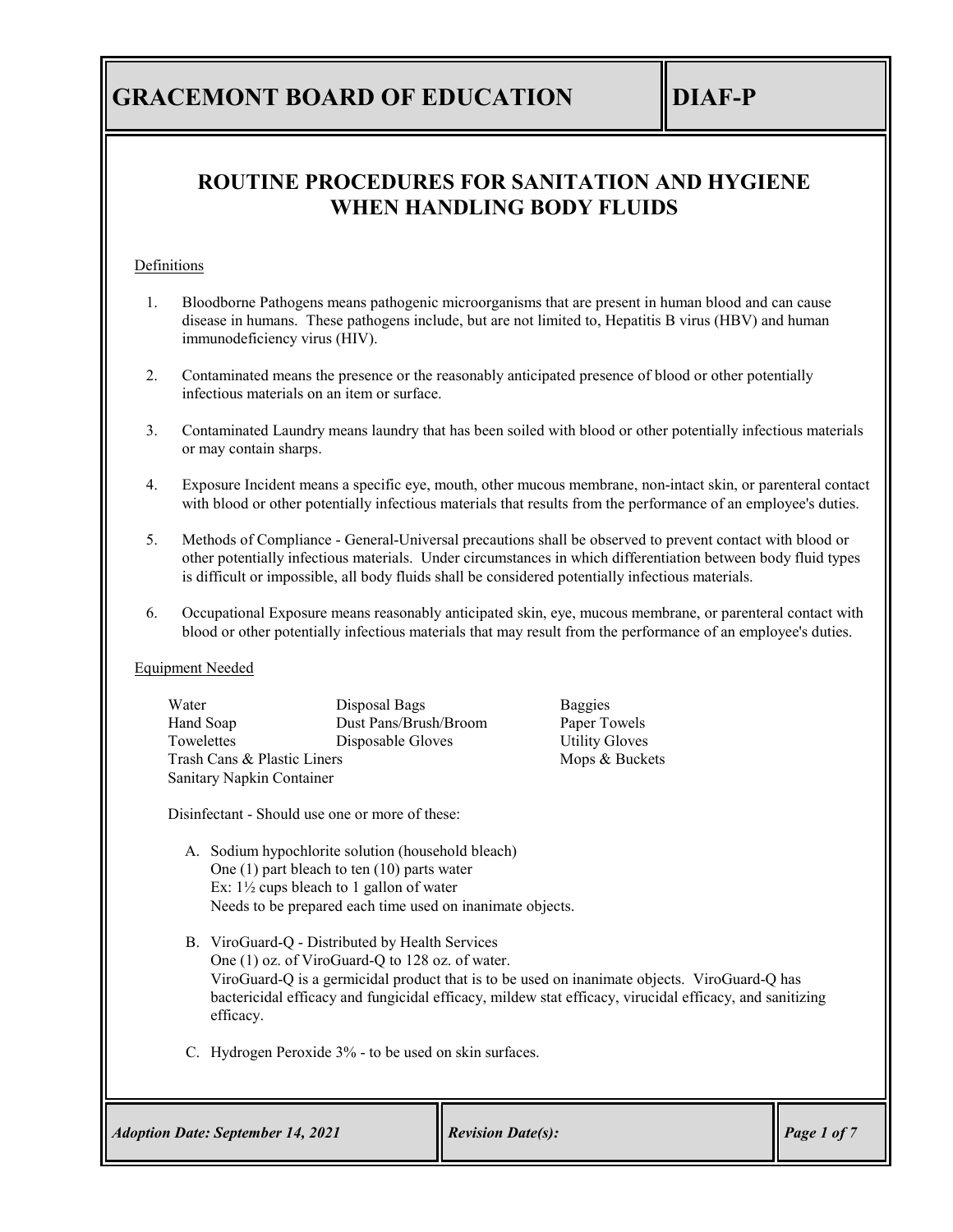## **ROUTINE PROCEDURES FOR SANITATION AND HYGIENE WHEN HANDLING BODY FLUIDS (Cont.)**

- D. Isopropyl Alcohol to be used on some skin surfaces and for rinsing the hands.
- E. Sanitary absorbing agent (e.g., chlora-sorb).

#### **Procedure**

- 1. General
	- A. Wear disposable gloves before making contact with body fluids during care, treatment, and all cleaning procedures.
	- B. Discard gloves after each use.
	- C. Wash hands with germicidal soap after handling fluids and contaminated articles, whether or not gloves are worn.
	- D. Discard disposable items including tampons, used bandages, and dressings in plastic lined trash containers; close bags and discard daily.
	- E. Do not reuse plastic trash bags.
	- F. Use disposable items to handle body fluids whenever possible.
	- G. Use paper towels to pick up and discard any solid waste materials such as vomitus or feces.
	- H. Use general-purpose utility gloves (e.g., rubber household gloves) for housekeeping chores involving potential blood contacts and for general cleaning. Utility gloves can be cleaned and reused but should be discarded if they are peeling, cracked or discolored, or if they have punctures, tears or other evidence of deterioration.
- 2. Handwashing
	- A. Use germicidal soap and running water. Soap suspends easily removable soil and microorganisms, allowing them to be washed and rinsed away.
	- B. Rub hands together for approximately ten (10) seconds to work up a lather.
	- C. Scrub between fingers, knuckles, back of the hands and nails. Nails should be short and trimmed. Jewelry should not be worn.
	- D. Rinse hands under running water. Running water is necessary to carry away debris and dirt.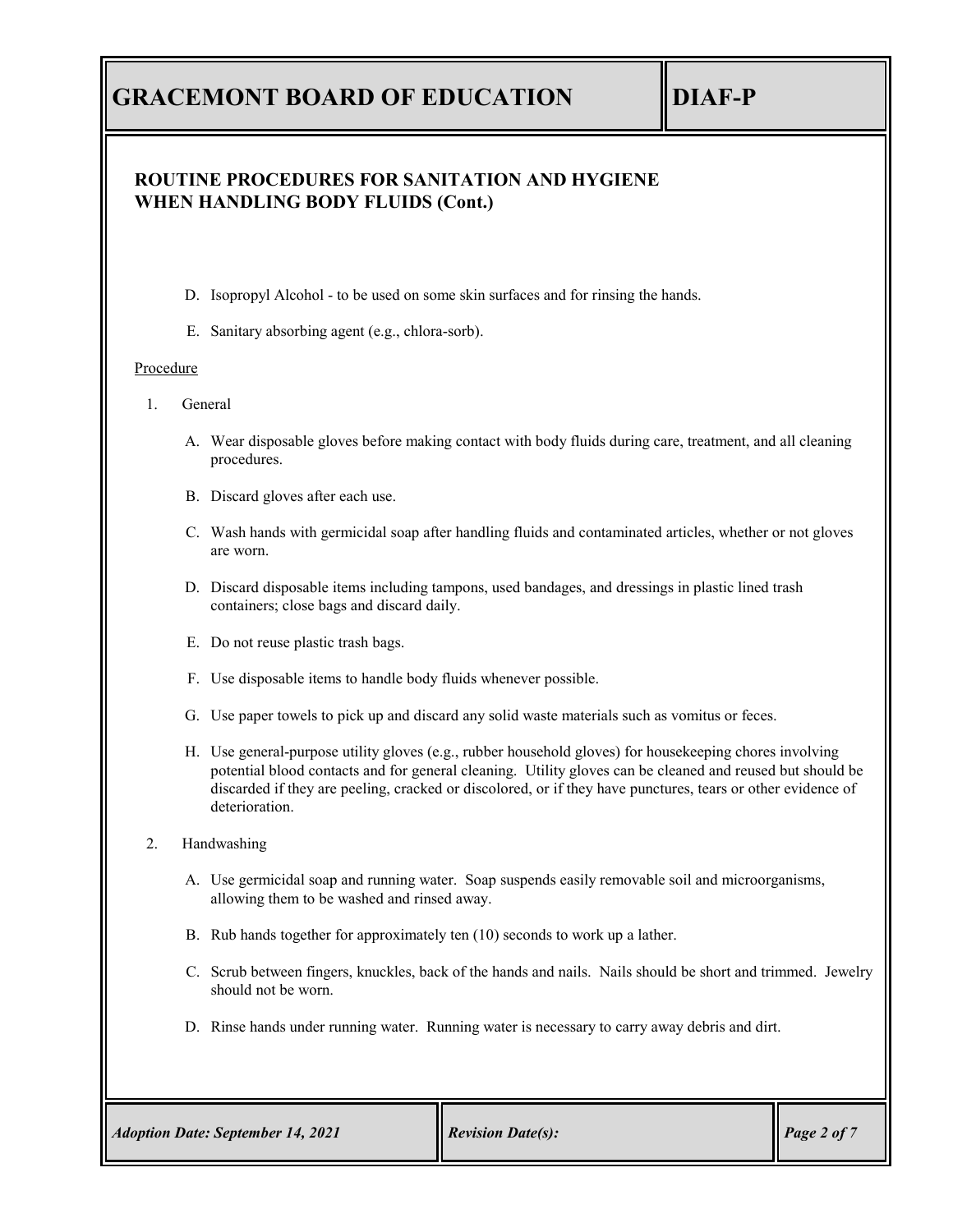## **ROUTINE PROCEDURES FOR SANITATION AND HYGIENE WHEN HANDLING BODY FLUIDS (Cont.)**

- E. Use paper towels to thoroughly dry hands.
- F. Use paper towel to turn water off, discard paper towel.

#### 3. Washable Surfaces (bottles, dishes, toys, tables, desks, etc.)

- A. Use ViroGuard-Q solution or use household bleach solution, mixed fresh. Scrub as needed.
- B. Rinse with water.
- C. Allow to air dry.
- D. When bleach solution is used, handle carefully.
	- 1. Gloves should be worn since the solution is irritating to the skin.
	- 2. Avoid applying to metal, since it will corrode most metals.
- E. Toys that are placed in children's mouths should be cleaned with water and detergent, disinfected, and rinsed before handling by another child.
- F. All frequently touched toys should be cleaned and disinfected daily.
- G. The use of soft, non-washable toys in classrooms should be discouraged.
- 4. Floors
	- A. Use household bleach solution, mixed fresh, or multi-purpose disinfectant.
	- B. Use the two (2) bucket system: One bucket to wash the soiled surface and one bucket to rinse, as follows:
		- 1. In bucket #1, dip, wring, mop up vomitus, blood, etc.
		- 2. Dip, wring, and mop once more.
		- 3. Dip and wring out mop in bucket #1.
		- 4. Put mop into bucket #2 (rinse bucket) that has clean bleach solution.
		- 5. Mop or rinse area.
		- 6. Return mop to bucket #2 to wring out. This keeps the rinse bucket clean for second spill in the area.
		- 7. After spills are cleaned, proceed with #3.
	- C. Soak mop in the bleach solution after use.
	- D. After cleanup is completed, discard contents of bucket #1. Bucket #2 is now bucket #1; mix fresh bleach solution for bucket #2.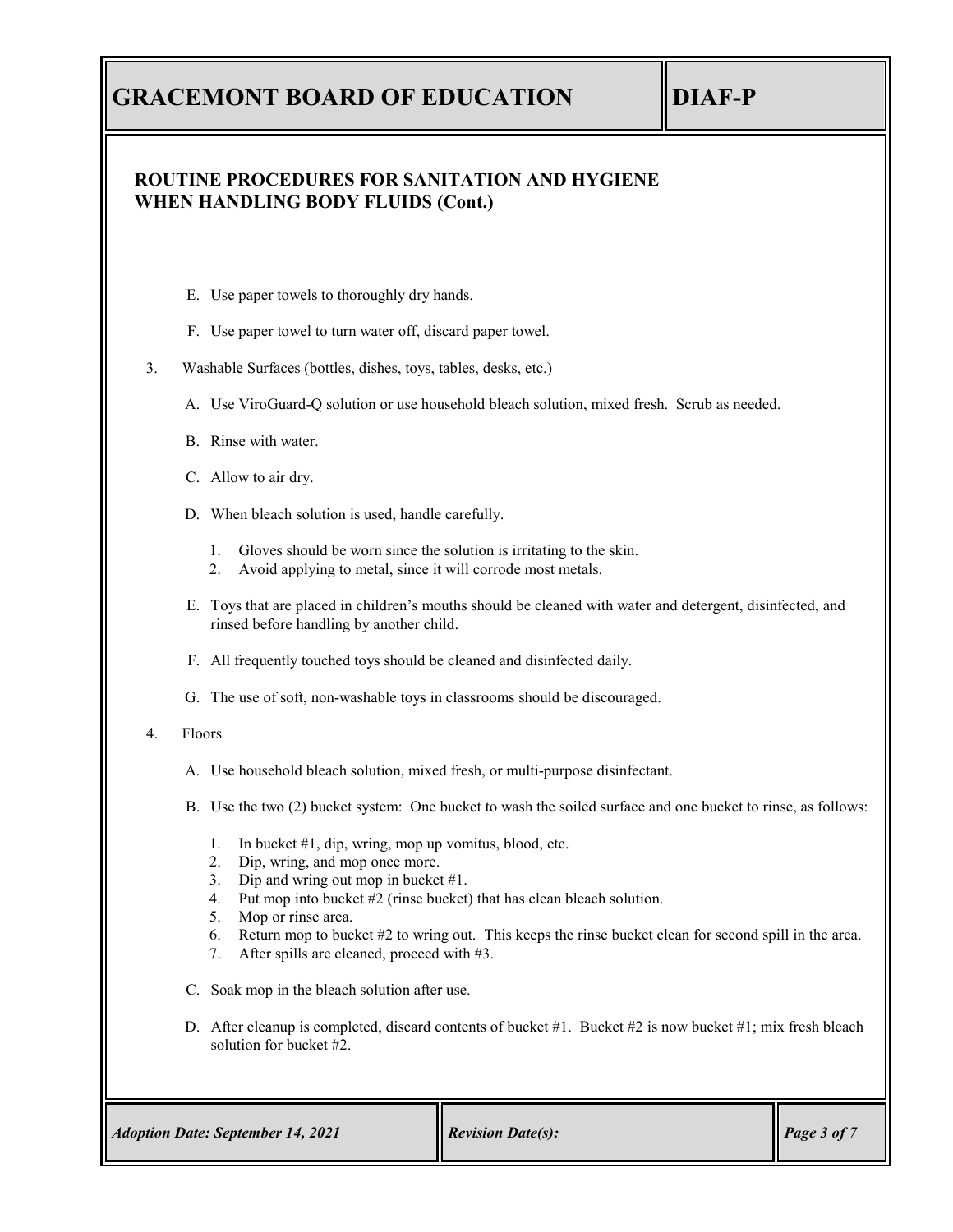## **ROUTINE PROCEDURES FOR SANITATION AND HYGIENE WHEN HANDLING BODY FLUIDS (Cont.)**

- E. Water and disposable cleaning equipment should be placed in a toilet or plastic bag, as indicated.
- F. Rinse nondisposable cleaning equipment (dustpan, buckets) in disinfectant.
- G. Dispose of disinfectant solution down the drainpipe.
- H. Remove gloves, if worn, and discard in the appropriate receptacle.
- I. Wash hands as described above.
- 5. Non-Washable Surfaces (rugs and upholstery, etc.)
	- A. Apply sanitary absorbing agent, let dry, vacuum.
	- B. If necessary, use broom and dustpan to remove soiled materials.
	- C. Apply rug or upholstery shampoo as directed. Re-vacuum according to directions on shampoo.
	- D. Spray soiled area with ViroGuard-Q solution, air dry.
	- E. Clean dustpan and broom, if used. Rinse in ViroGuard-Q solution or household bleach solution.
	- F. Wash hands as described above.
- 6. Soiled Washable Materials (clothing, towels, uniforms, etc.)
	- A. Rinse items under running water, using gloved hands, if appropriate.
	- B. Place items in plastic bag and seal until items are washed. Plastic bags containing soiled, washable material must be clearly identified.
	- C. Wash hands as described above.
	- D. Wipe sink with paper towels, discard towels.
	- E. Machine wash soiled items separately.
		- 1. If material is bleachable, add  $\frac{1}{2}$  cup bleach to the wash cycle. If it is not bleachable, add  $\frac{1}{2}$  cup nonchlorine bleach (Clorox II/Borateem) to the wash cycle.
		- 2. Wash in hot water: 160° F for 25 minutes, using detergent with disinfecting agent.
		- 3. Discard plastic bag.
		- 4. After handling soiled items, wash hands as described above.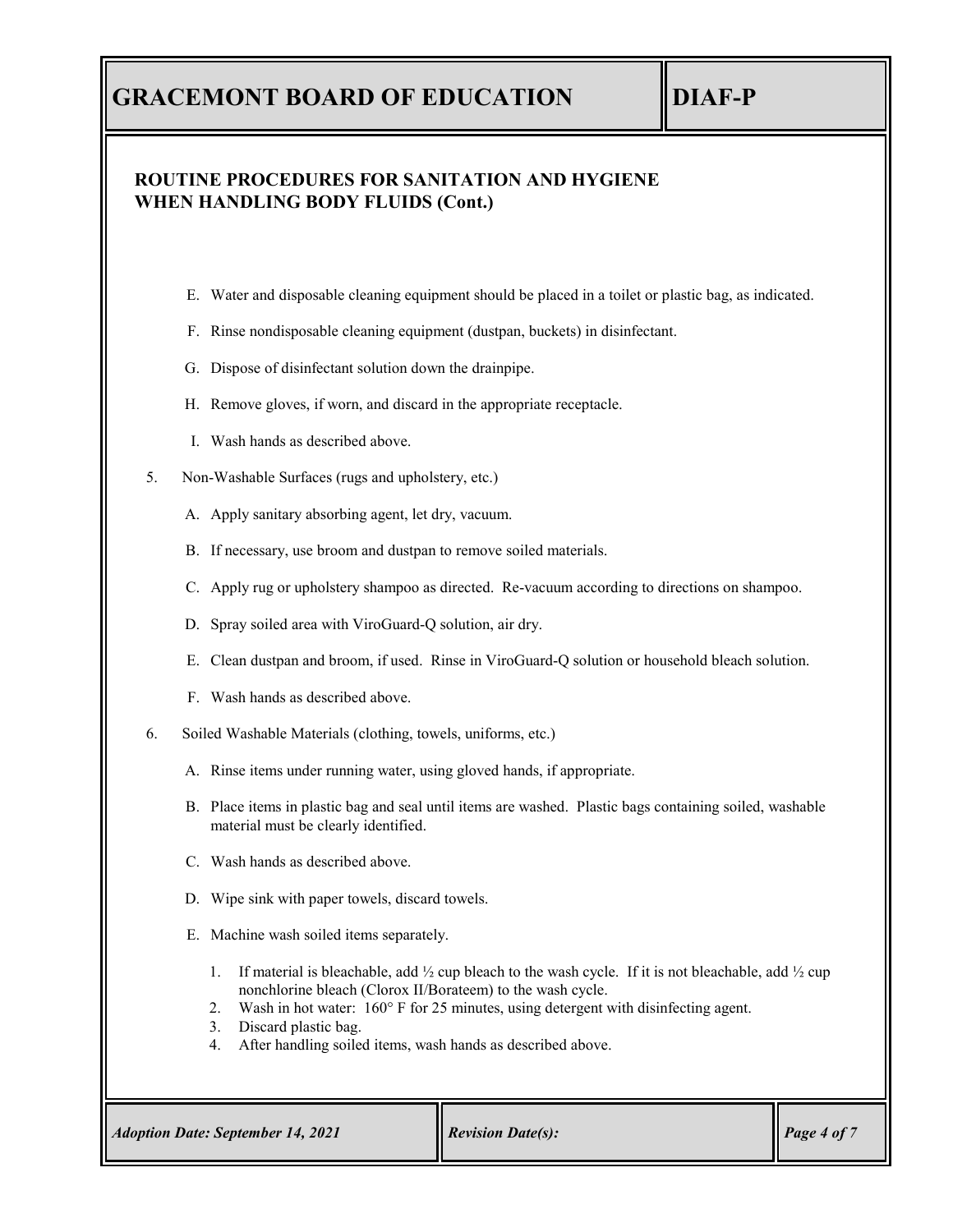## **ROUTINE PROCEDURES FOR SANITATION AND HYGIENE WHEN HANDLING BODY FLUIDS (Cont.)**

- 7. To Clean Blood or Body Fluid Spills (blood from nose, mouth, and skin lesions)
	- A. Put on gloves.
	- B. Use disposable wipes, cotton balls, or gauze pads which have been immersed in 3% peroxide.
	- C. Proceed to clean blood spills with the solution soaked materials.
	- D. Place soiled materials in a plastic bag for disposal.
	- E. Remove gloves, include with soiled materials and discard.
	- F. Wash hands as described above.
- 8. Toileting and Diapering
	- A. Toileting and toilet training equipment should be maintained in a sanitary condition.
	- B. Diaper changing surfaces should be nonporous and sanitized between uses for different children.
	- C. Soiled disposable diapers or soiled disposable wiping cloths should be disposed of in a secure plastic lined container.
	- D. Diapers should be able to contain urine and stool and minimize fecal contamination of the children, providers, and environmental surfaces and objects.
	- E. Diapers should have an absorbent inner lining attached to an outer covering made of waterproof material that prevents escape of feces and urine. Outer and inner lining must be changed as a unit and not reused.
	- F. Fecal contents may be placed in toilet, but diapers must not be rinsed. Preferably, dispose of diaper and contents as a total unit.
	- G. Diaper changing areas should never be located in food preparation areas and should never be used for temporary placement of foods.
- 9. Potty Chairs
	- A. Potty chairs must be emptied into a toilet after each use, cleaned in a utility sink, and disinfected after each use.
	- B. Gloves should be used if wiping a child. Leave gloves on until cleaning procedure is finished.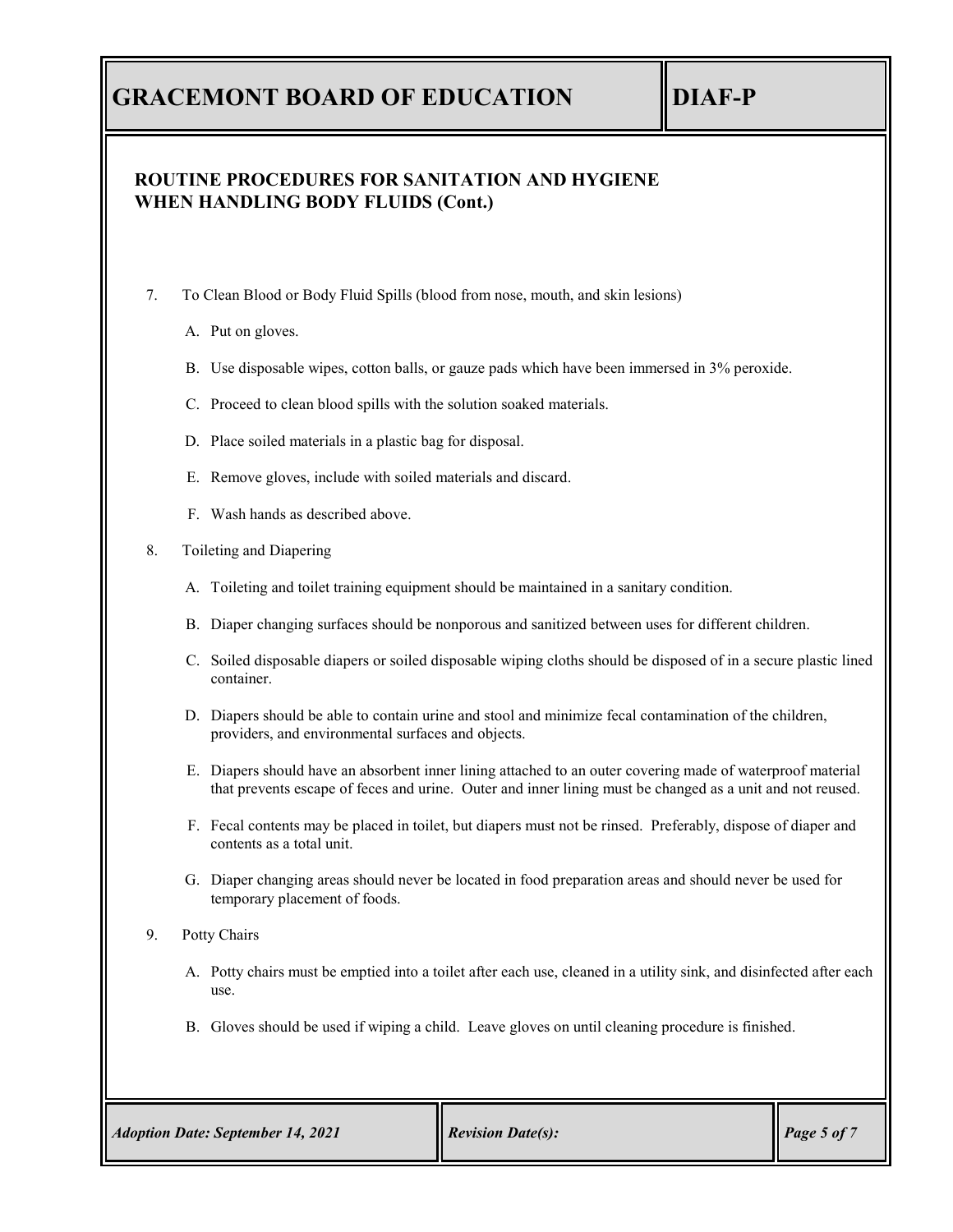## **ROUTINE PROCEDURES FOR SANITATION AND HYGIENE WHEN HANDLING BODY FLUIDS (Cont.)**

- C. Staff should sanitize potty chairs, flush toilets, and diaper changing areas with the household bleach solution or ViroGuard-Q solution.
- D. Wash hands as described above.

### 10. Sleeping Equipment

- A. Each item should be used by only one child.
- B. The sleeping equipment should be cleaned and sanitized prior to assignment to another child.
- C. Crib mattresses should be cleaned and sanitized when soiled or wet.
- D. Sleeping mats should be stored so that contact with the surface of another mat does not occur.
- E. Bedding should be assigned to each child and cleaned when soiled or wet.

### 11. General Information

- A. CPR Use disposable mouth piece and/or face shield (will be kept in the clinic).
- B. ViroGuard-Q will be requested from the school and kept in the clinic in a spray bottle, ready for use.
- C. Prepare a "cleanup baggie" by placing in a baggie a towelette moistened with hydrogen peroxide. Keep cleanup baggie and gloves in your desk or pocket. Use for recess or duty, if not used pass it to the next person on the duty schedule.
- D. P.E. teachers, coaches, and trainers need cleanup baggies ready for use in classes, at athletic events, and during team practice sessions.
- E. Take cleanup baggies and gloves on field trips.
- F. All cleaning supplies must be labeled regardless of container.

#### 12. Personal Hygiene Measures

- A. Wash hands in soap and water immediately after evacuating bowels or bladder and always before handling food or eating.
- B. Keep hands and unclean articles or utensils that have been used for bodily purposes by others away from the mouth, eyes, nose, ears, and wounds.